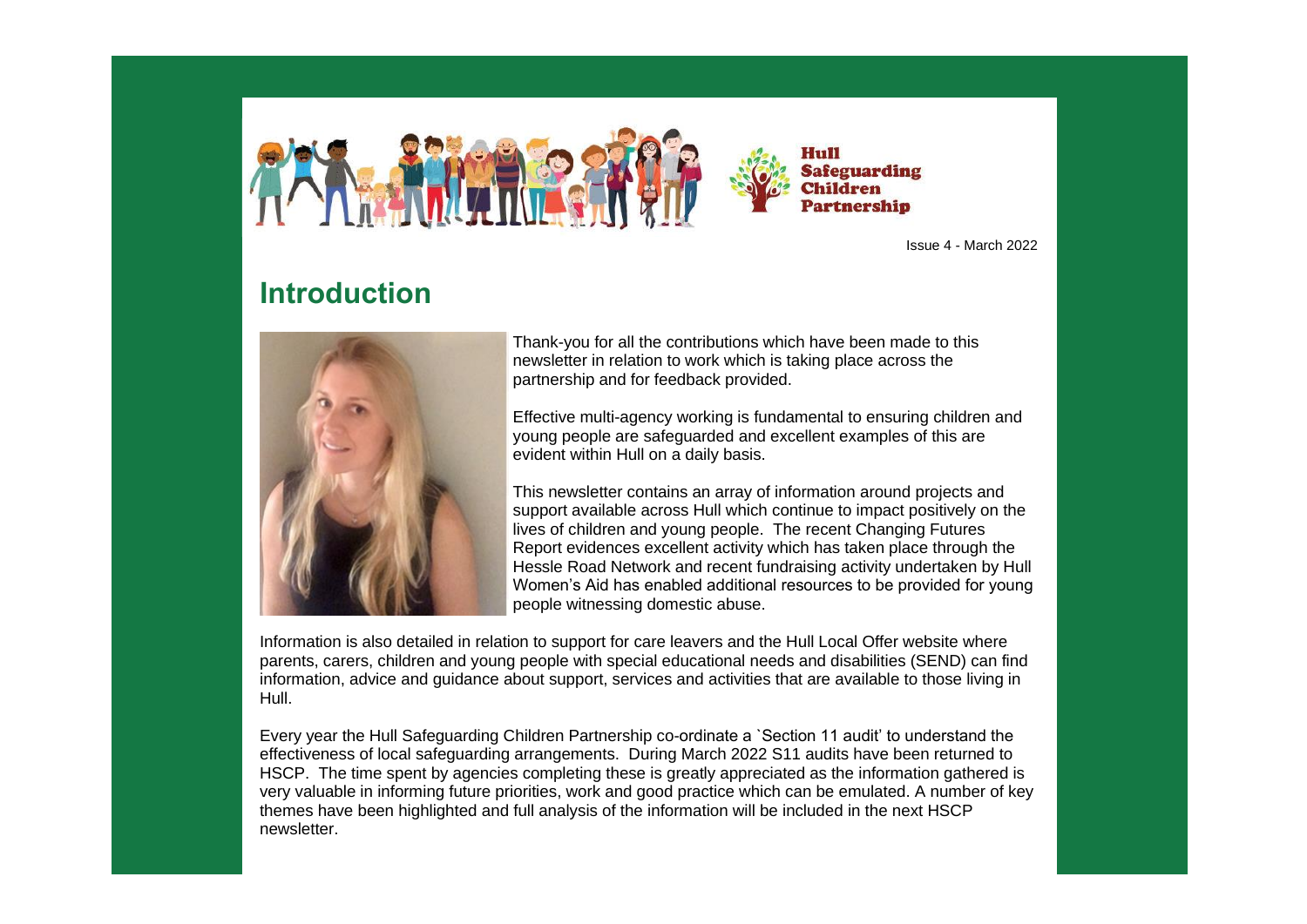During March 22 a Humber wide domestic abuse learning event was held to launch domestic abuse strategies across the region and to raise awareness in relation to domestic abuse. This was attended by a wide range of partner agencies and really positive feedback was provided following the event which was coordinated by a working group led by the Strategic Domestic Abuse Services Manager. Details of further events which will be held throughout the year are included within this newsletter.

Co-ordinated activity has also taken place across Hull and neighbouring authorities to raise awareness during Safer Sleep week with daily themes and advice being shared by agencies to support families and practitioners.

Any feedback in relation to newsletters is always welcome and ideas you may have for topics to include in future newsletters are always appreciated! If you would like to submit an article for a future edition, please email [hscp@hullcc.gov.uk.](mailto:hscp@hullcc.gov.uk) Information is also regularly shared through the HSCP twitter account - <https://twitter.com/LSCPHull>

Lara Davidson (HSCP Manager – [lara.davidson@hullcc.gov.uk](mailto:lara.davidson@hullcc.gov.uk)[/HSCPAdmin@hullcc.gov.uk\)](mailto:HSCPAdmin@hullcc.gov.uk)

Previous newsletters can be accessed via the HSCP website - [September 2021 Newsletter](https://www.hullscp.co.uk/wp-content/uploads/2021/10/HSCP-Newsletter-September-2021.pdf) - [November](https://www.hullscp.co.uk/wp-content/uploads/2021/11/HSCP-November-2021-Newsletter.pdf)  [2021 Newsletter](https://www.hullscp.co.uk/wp-content/uploads/2021/11/HSCP-November-2021-Newsletter.pdf) - [January 2022 Newsletter](https://www.hullscp.co.uk/wp-content/uploads/2022/02/HSCP-Newsletter-January-2022.pdf)

## **Priorities for 2021 - 2022**



Hull Safeguarding Children Partnership's priorities for 2021 - 2022 are:

- Priority 1: Neglect
- Priority 2: Contextual Safeguarding
- Priority 3: Domestic Abuse
- Priority 4: Learning and Improvement
- Priority 5: COVID Recovery

Please visit [www.hullscp.co.uk](http://www.hullscp.co.uk/) for more information.

The Hull Safeguarding Children Partnership Business Plan for 2021- 2022 is now available to view on the HSCP website.

[Business Plan 2021 -](https://www.hullscp.co.uk/wp-content/uploads/2022/01/HSCPBusinessPlan-2021-2022-final.pdf) 2022

**Safer Sleep Week 2022**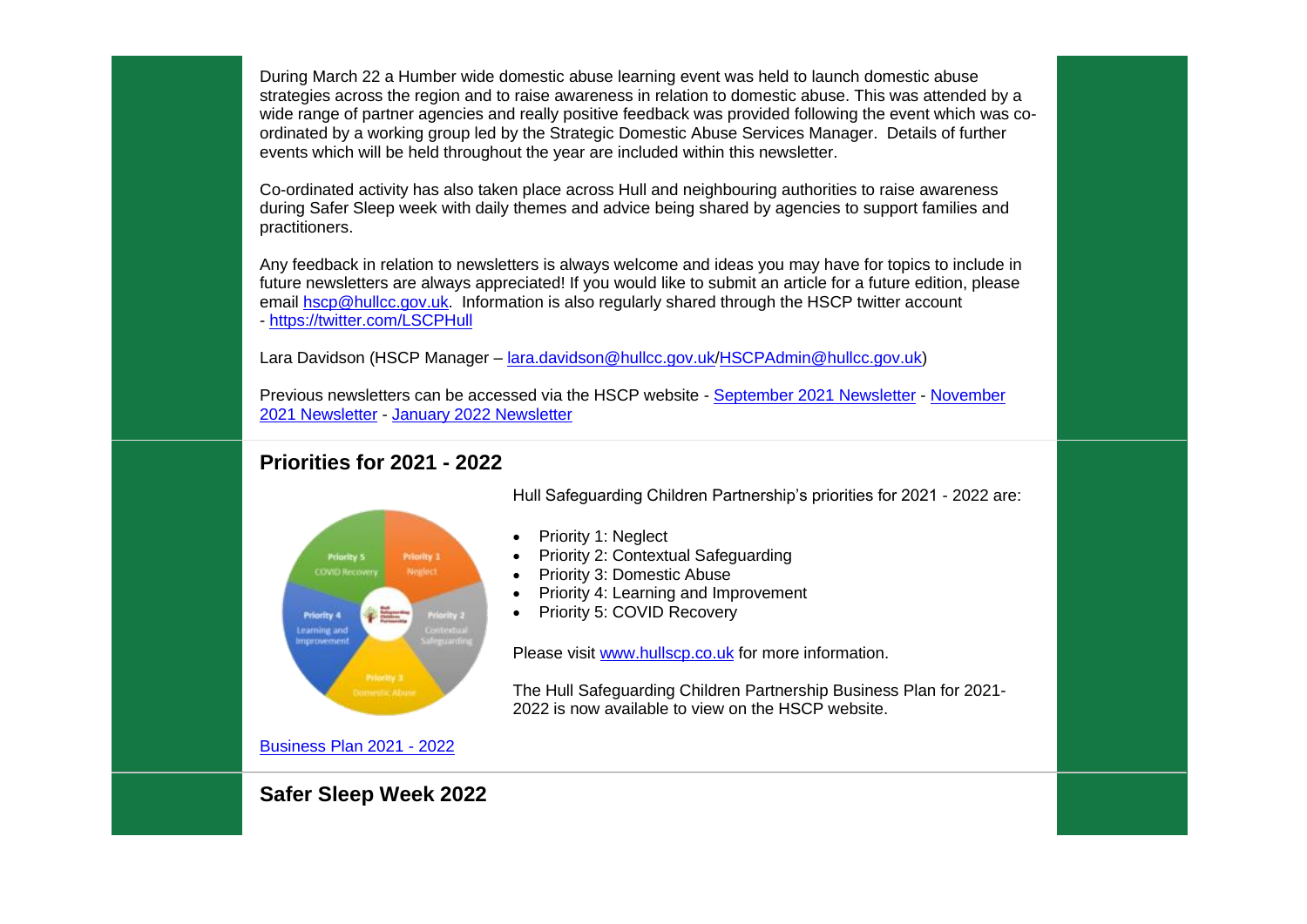

The Hull Safeguarding Children Partnership supported The Lullaby Trust's 8th annual Safer Sleep Campaign which took place from 14th - 20th March 2022. Activity to co-ordinate this was led through the This was part of an annual awareness event run by The Lullaby Trust, to raise awareness of Sudden Infant Death Syndrome (SIDS) and to equip parents with information on how they can reduce the risk.

Although the exact cause of SIDS is unknown, research has shown that certain parental, infant and environmental factors are more commonly

associated with babies who die of SIDS than those who survive. [The Lullaby Trust](https://www.lullabytrust.org.uk/) shares our mission to stop all unexpected deaths of babies and young children, which is why we are supporting this awareness event and creating our own campaign.

This year, we worked with our partner organisations to showcase a local angle, presenting statistics and guidance that directly impacts those in our communities. The Lullaby Trust's theme was on the digital world, reminding parents and carers to follow simple and evidence based safer sleep messages rather than the hints, tips and hacks shared through social media sites. As part of this, we also focused on the theme of 'out of routine' sleeping, covering topics such as how parents can best prepare a safe sleeping space for their baby when going to new locations or when simply doing something different.

Throughout the week, social media posts with daily themes were shared along with advice and support for parents and national resources were circulated supplied by the Lullaby Trust. This includes posters, booklets and website links, enabling parents to stay up to date with the latest guidance.

Sarah Clapham, Safer Sleep Lead at Humber Teaching NHS Foundation Trust, said:

"Safer sleep for babies and infants is a large part of the support we provide to parents and young families all year round, working collaboratively with partner organisations and services to provide a standardised approach.

We have used Safer Sleep Week this year as a platform to share key messages and pertinent local data, to support the safer sleep choices that families make on a day to day basis."

Learn more about how to join the mission to stop all unexpected deaths of babies and young children, [here.](https://www.lullabytrust.org.uk/get-involved-with-safer-sleep-week/)

#### **Additional helpful resources**

- [Basis, Infant Sleep Info App](https://www.basisonline.org.uk/infant-sleep-info-app/)
- [Hull Safeguarding Children Partnership](https://www.hullscp.co.uk/)
- **[East Riding Safeguarding Children Partnership](https://www.erscp.co.uk/)**
- **[ISPHN Service](https://humberisphn.nhs.uk/)**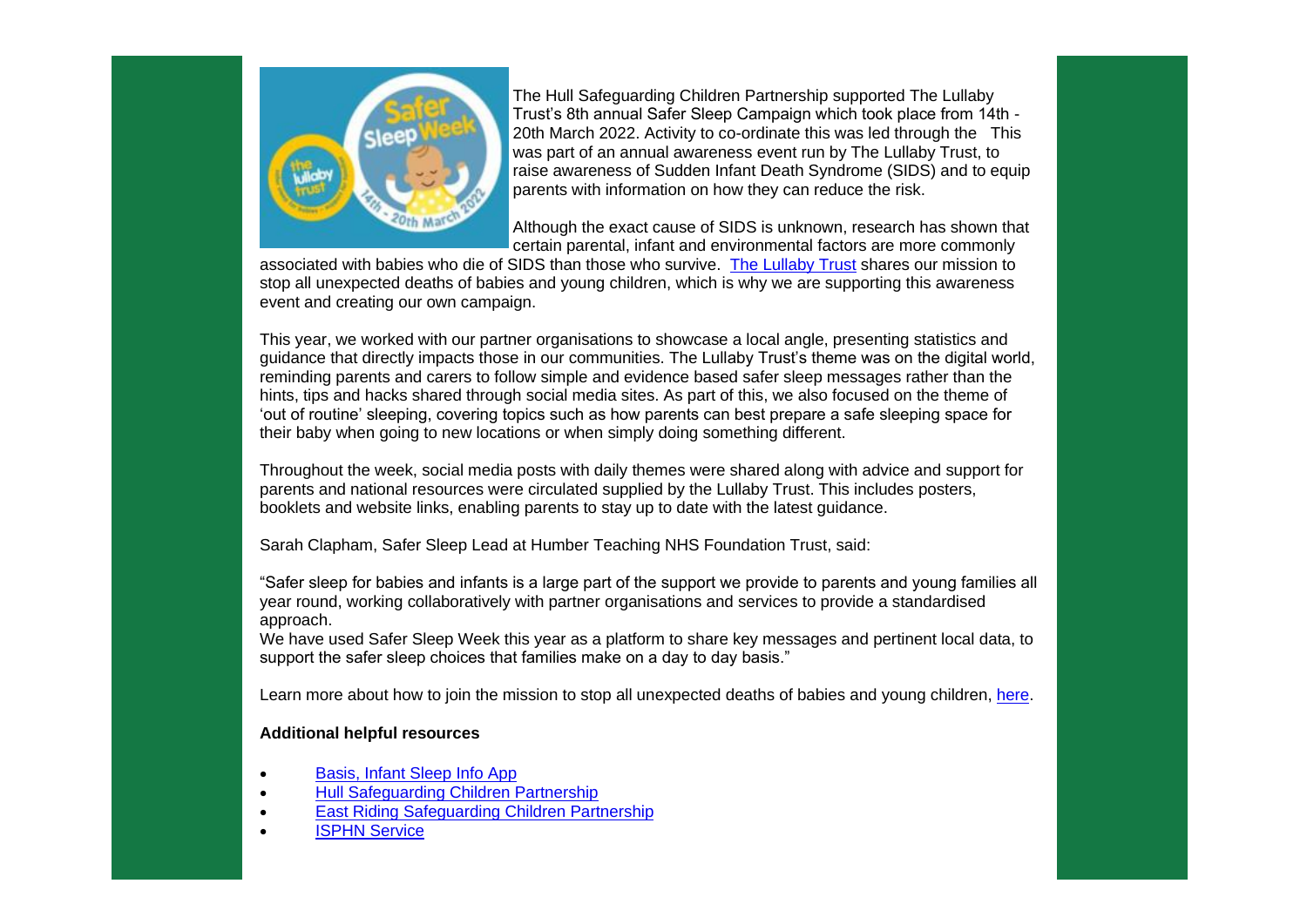#### **Humberside Domestic Abuse Strategy Launch**



The first Humber wide domestic abuse strategy launch event was held on 17<sup>th</sup> March 22 to raise awareness around domestic abuse and to launch the domestic abuse strategies across the Humber region. Over 650 practitioners joined the event which included an emotive session led by Ryan and Luke Hart who shared their personal story around coercive control during their childhood which cumulated in the heartbreaking murder of their mother and

#### sister.

A performance was also presented through the Certain Curtain Theatre Company who use theatre to raise awareness around domestic abuse. The event provided valuable insight around how agencies and practitioners can collectively support children and families experiencing domestic abuse.

A working group (attended by HSCP manager and representatives across the Humber regions) is being led by Vicki Paddison (Strategic Domestic Abuse Services Manager) to co-ordinate activity to promote the domestic abuse strategy and to raise awareness. Positive feedback has been received from attendees at the initial launch and further dates have been scheduled for –

- Tuesday 19 May: 1pm 4pm
- Tuesday 12 July: 9.30am 12.30pm
- Wednesday 21 September: 1pm 4pm
- Friday 25 November: 9.30am 12.30pm

[Hull Domestic Abuse Strategy 2021-2024](https://www.hull.gov.uk/crime-and-safety/domestic-violence/domestic-abuse-strategy)

### **Virtual safeguarding briefing – Learning from serious case and safeguarding practice reviews**

(28th April 2022: 13:30 – 14:30) via MS Teams)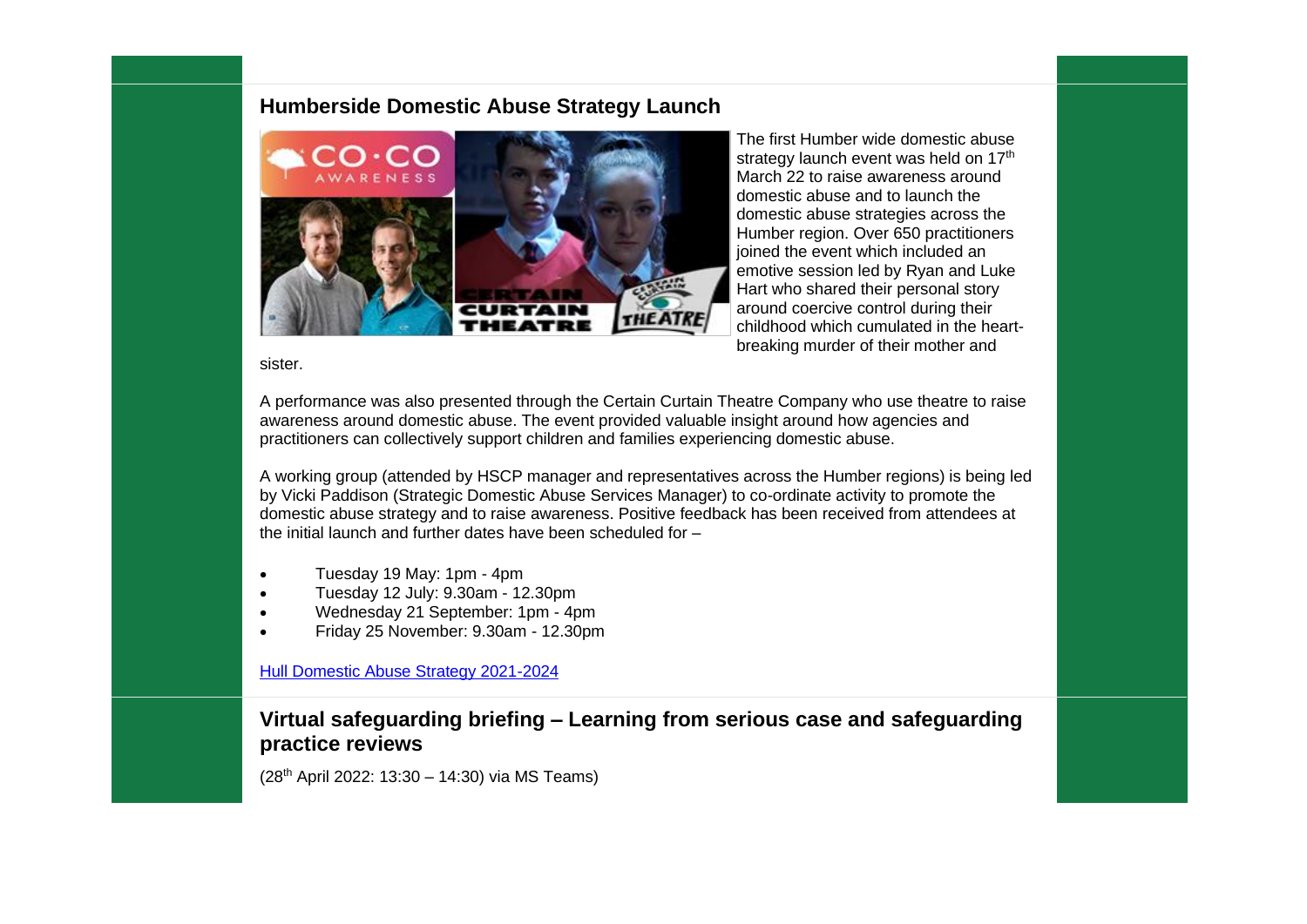

Extensive media coverage of the harrowing murders of Star Hobson, Arthur Labinjo Hughes and Ruby and Logan Monaghan has shone a national spotlight upon deaths within childhood. The Secretary of State for Education, Nadhim Zahawi has asked the national Child Safeguarding Practice Review Panel to deliver a single, national, independent review of the circumstances leading to Arthur's death. On behalf of the Government, the Secretary of State for Education has also commissioned a Joint Targeted Area Inspection to examine how all the

relevant local agencies are working together to protect and safeguard children in the Solihull area. Together, the National Review and the Joint Targeted Area Inspection will help to make sure that lessons are learned and changes made to strengthen work to safeguard children across the country.

In Hull, national learning, review and inspection activity taking place will be considered through all Hull Safeguarding Children Partnership subgroups with oversight from the Hull Safeguarding Children Partnership Executive Board.

**A virtual safeguarding briefing will be held on the 28th April 2022 (13:30 – 14.30) to explore this emotive and challenging subject matter, this briefing provides an opportunity to consider and reflect upon key themes from national learning. We invite all safeguarding partners across the authority to join this briefing.**

To confirm your attendance at this briefing please email [education.safeguarding@hullcc.gov.uk](mailto:education.safeguarding@hullcc.gov.uk) with your name, role, setting and session you would like to register for. Microsoft Teams joining instructions will be provided to you nearer to the briefing date.

## **Vulnerable, Exploited, Missing and Trafficked Team**



Last year in Hull, there were over 1100 reports of children reported as missing. Every child is entitled to a Return Home Interview ( [Department](https://assets.publishing.service.gov.uk/government/uploads/system/uploads/attachment_data/file/307867/Statutory_Guidance_-_Missing_from_care__3_.pdf)  [of Education, 2014\)](https://assets.publishing.service.gov.uk/government/uploads/system/uploads/attachment_data/file/307867/Statutory_Guidance_-_Missing_from_care__3_.pdf), and the VEMT team ensure that this offer is understood and deemed to be an opportunity to talk about what made them go missing, and how we can support them to reduce the likelihood of them going missing again.

The initial offer of the RHI, the completion and the language used is crucial in ensuring that the child feels listened to. [This video](https://www.youtube.com/watch?v=WnQj3gf5LWU) explains the Hull offer for missing children , the importance of the best placed person approach, relationship building and the power of language"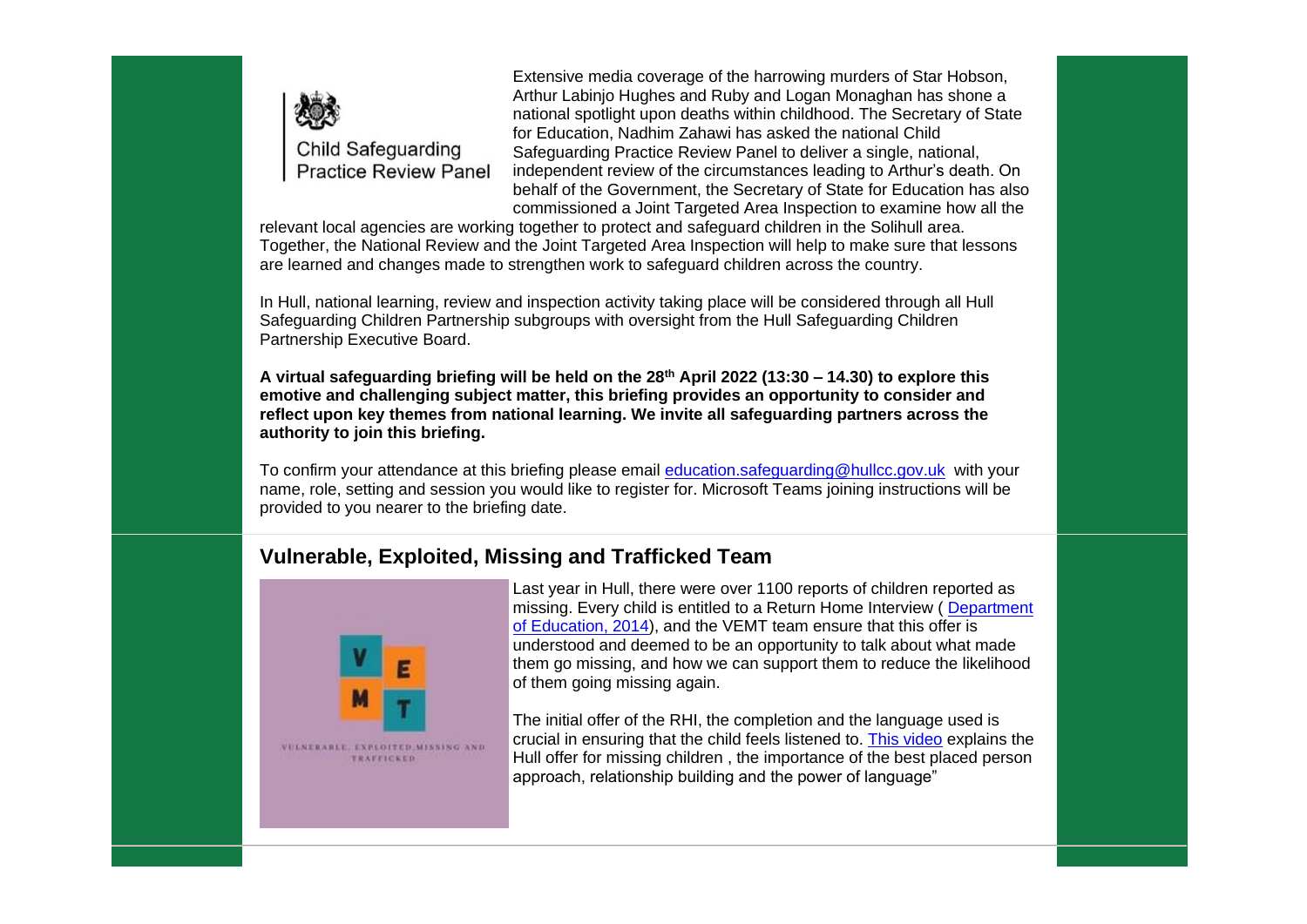# **Changing Futures Project Report**



The Changing Futures Report 2021 highlights excellent support which is being provided locally for children, young people and their families through Hessle Road Network. The report is a really impactive read and includes case studies and details of work undertaken which has successfully raised awareness around domestic abuse and exploitation. Within the report a number of groups are discussed which have provided support to young people in relation to their mental health and helped in raising self-esteem and confidence building. These include the Hessle Road Network Transition Girls Group (aged 12-17), Hessle Road Network LGBTQ+ Group and Hessle Road Network Boys Group (aged 9-12).

The report can be accessed here: [Changing Futures Report 2021](https://www.hullscp.co.uk/wp-content/uploads/2022/03/Changing-Futures-Report-2021-without-budget.pdf)

# **Signs of Safety**



The Signs of Safety model is the practice framework implemented by Hull City Council for children's services within Hull. Work has continued to ensure this becomes widely embedded. Following requests from a number of services across the partnership, Hull City Council have revised the Signs of Safety leaflet for professionals. Please see the attached information which includes links and tools in relation to Signs of Safety which can be accessed by all practitioners.

We will soon be providing locally facilitated Signs of Safety (half-day) partnership briefings on a regular basis. These are an important and useful introduction to the practice model which everyone working with children in Hull will benefit from attending. We will also have further opportunity this year for frontline practitioners across the partnership to attend the two-day training. Further details will follow in future newsletters.

[Signs of Safety Leaflet For Professionals](https://www.hullscp.co.uk/wp-content/uploads/2022/03/Signs-of-Safety-leaflet-for-professionals-v1.docx)

## **The Big Give**



During the week of 8th March, Hull Women's Aid launched a campaign with Just Give to raise funds for a specialist worker to support girls aged 13-18 at risk of domestic abuse. The staff and supporters did really well raising funds, such as

sponsored walks, cakes sales, tombola's, raffles and 1000 squats to, name a few. The total raised was £19,001.22, which is a huge chunk of money and well over half of our target. We will be looking at recruiting a young survivors practitioner to join our team shortly.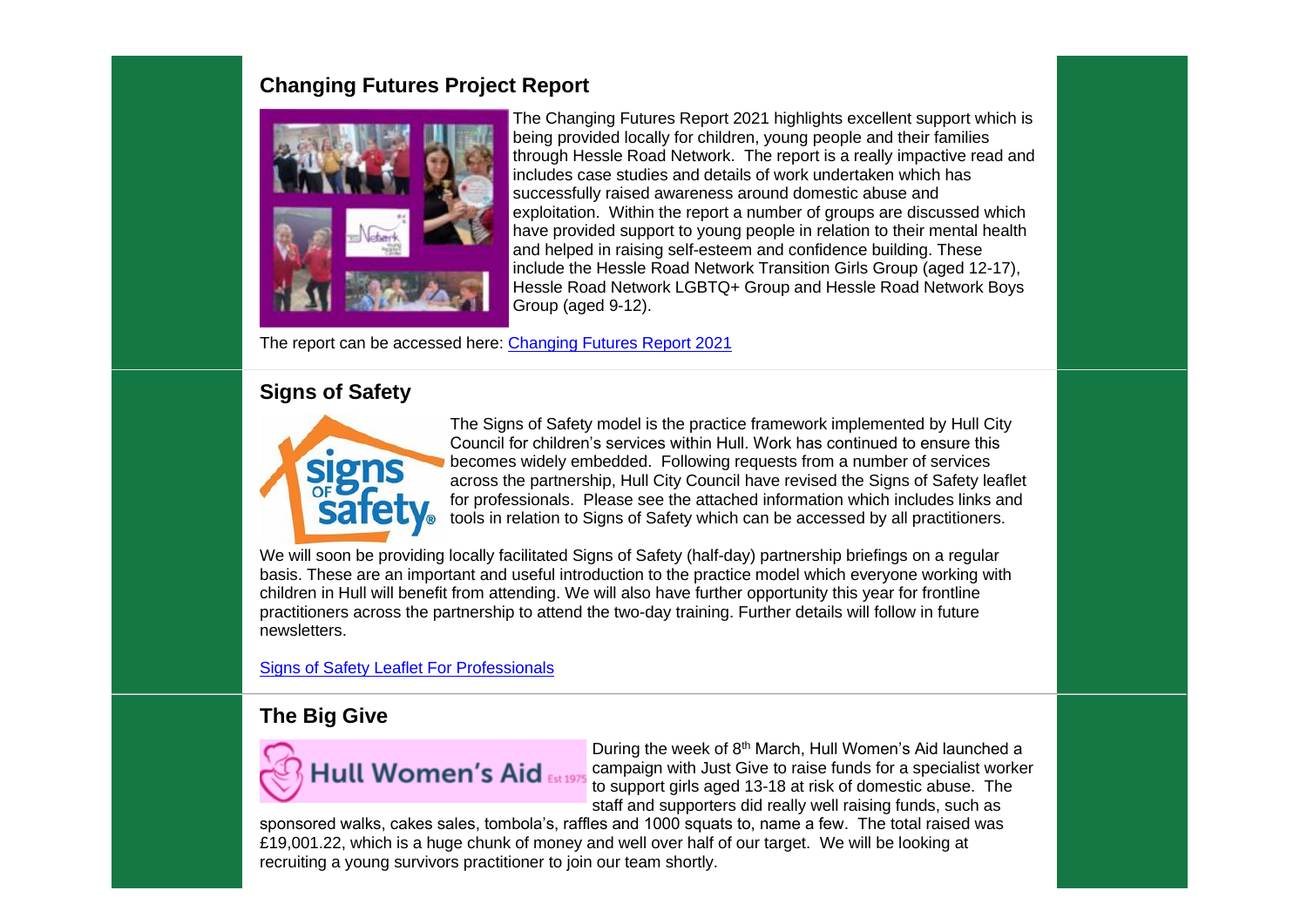#### **Care leaver sessions**



The Leaving Care Team is working with Room 42 (based at the Guildhall) to make sure every care leaver's voice is heard through a range of activities and events which offer care leavers the opportunity to socialise and share their views.

The program is led and supported by Care Leaver Champions with all activities promote healthy lifestyles, being active and improving physical and Mental health as well as supporting young people with social isolation. The Leaving Care Team's drive is towards Education, Training, Employment after developing relationships, raising self-esteem and confidence and motivation.

All sessions are free with food and refreshments provided. Any kit young people might need – trainers, shorts, t-shirts etc. should be sorted too.

Workers are encouraged to get involved and young people should be offered support to attend and have transport sorted out to attend sessions.

For more information around the sessions run please see below:

#### **[Activity Dates](https://www.hullscp.co.uk/wp-content/uploads/2022/03/Activity-dates.pdf)**

- **[Drop-in session](https://www.hullscp.co.uk/wp-content/uploads/2022/03/Drop-in-2022.pdf)** is a session for young people to hang out and get lunch at Flavourz café in Guildhall and chill out with other young people with activities such as pool, crafts, and games with additional trips to museums and other activities taking place in the city centre.
- **[Care to Dream](https://www.hullscp.co.uk/wp-content/uploads/2022/03/CARE-TO-DREAM-6.png)** is football/multi sports session with the Tigers Trust. Young people can play sports hang out in the Youth Zone and potentially move on to other activities.
- **[DJ Methodz "Beats in Motion"](https://www.hullscp.co.uk/wp-content/uploads/2022/03/DJ-Methodz-2022-Mar-June.pdf)** is a DJ workshop/intro to mixing music with potential opportunities to progress onto more structured activities.
- **[Parent Group](https://www.hullscp.co.uk/wp-content/uploads/2022/03/Parents-Group-2022.pdf)** run by Vicky Cutsworth from the Leaving Care Team and is an opportunity for young parents to meet and access support with their children.
- **Rock City – [Rock it sessions](https://www.hullscp.co.uk/wp-content/uploads/2022/03/Rock-city-2022.pdf)** is an opportunity for young people to try rock climbing which is proven to increase health and wellbeing whilst getting to know the team and look at aspirations/goals and how they might help young people move towards them.
- **Go Ape – [Tree top adventures](https://www.hullscp.co.uk/wp-content/uploads/2022/03/GO-Ape-2022.pdf)** is an activity for young people to enjoy swinging through trees and zip wires followed by an afternoon of team games to support their confidence/self-esteem, overcoming fears, problem solving and leadership skills.

For more information please contact [Phil.Morris@hullcc.gov.uk](mailto:Phil.Morris@hullcc.gov.uk)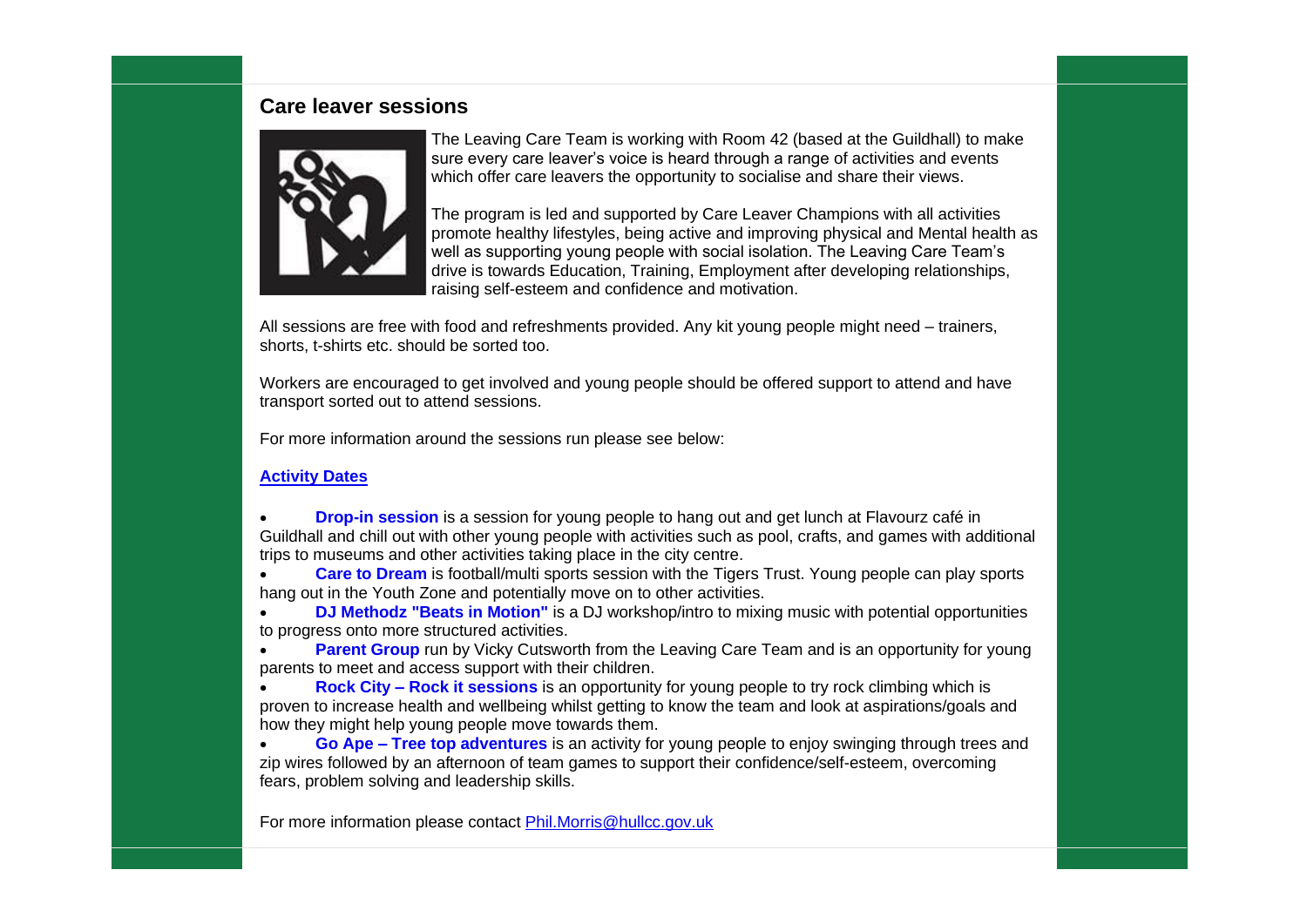# **Serious youth violence: County lines drug dealing and the Government response**



The Government has been tackling county lines by investing in enforcement activities and early interventions to prevent at risk youth from becoming involved in county lines drug dealing and serious violence. It has invested:

• £65 million in county lines enforcement. This money has been used by police forces in the areas county lines dealers export from set up dedicated taskforces to pursue deal line holders.

• £28 million in a joint service approach to responding to drug misuse in places badly affected by county lines importing (known as Project ADDER).

• £105.5 million to set up eighteen Violence Reduction Units to coordinate early intervention work in areas worst affected by serious violence.

• **EXUO** million in a ten-year programme to fund early intervention projects (known as the Youth Endowment Fund). Serious youth violence: County lines drug dealing and the Government response 5 Commons Library Research Briefing, 4 February 2022

- £17 million in a programme to intervene with young victims of violence in A&E.
- **E45 million in early intervention programmes in schools.**

Alongside this significant investment the Government has also introduced legislative changes it says will help frontline workers combat county lines:

• The Offensive Weapons Act 2019 introduced new offences associated with the possession of flick/ gravity knives. OWA provisions not yet in force will also place restrictions on the online sale of knives and introduce Knife Crime Prevention Orders (KCPOs) which will allow the courts to apply "positive requirements" to steer young people away from knife crime.

• The Police, Crime, Sentencing and Courts Bill (PCSC Bill) would introduce new legal duties on local actors to work together to combat serious violence. It would also require local services conduct a review following a homicide involving an offensive weapon.

The PCSC Bill would also introduce Serious Violence Reduction Orders (SVROs). The courts would be able to apply an SVRO to offenders whose offence involved an offensive weapon.

The Government's Beating Crime Plan (PDF, July 2021) outlines its strategy for cutting homicide, serious violence and neighbourhood crime. It provides more details on the above polices. Read here [CBP-9264.pdf](https://researchbriefings.files.parliament.uk/documents/CBP-9264/CBP-9264.pdf)  [\(parliament.uk\)](https://researchbriefings.files.parliament.uk/documents/CBP-9264/CBP-9264.pdf)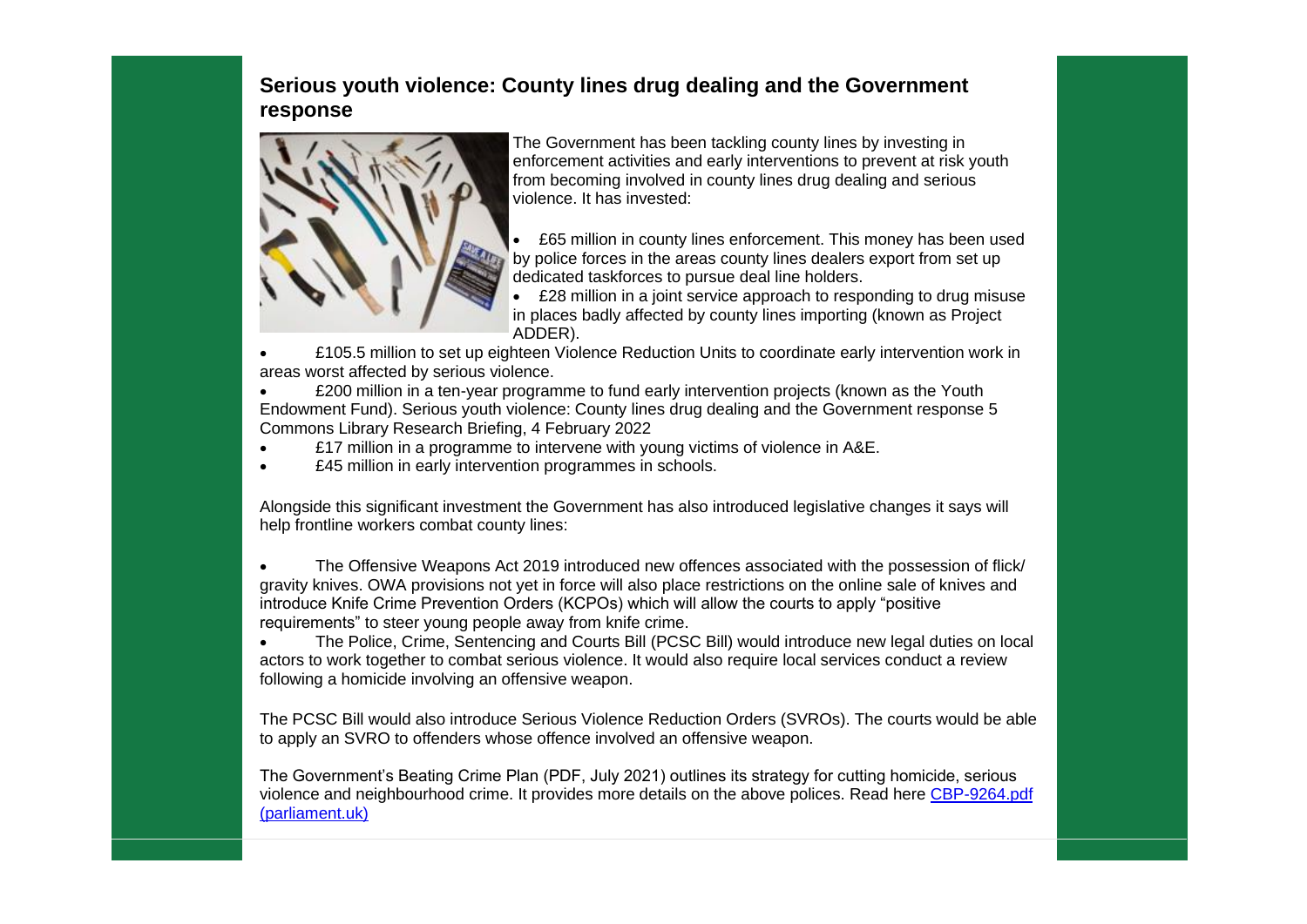#### **Service User and Stakeholder Survey**



Hull City Council are in the process of re procuring the Sexual Health services – both Clinical -Specialist and Prevention-Promotion. As part of our commitment to ensure we deliver appropriate support to the people accessing these services, it is essential we find out and know what our partner organisations and service users think of the services and how they can be improved.

Consultation is key for us when making changes to models of service provision and these thoughts and comments can support, assist and influence us in our decision making and reviews. We would really appreciate it if you could provide any feedback by 13<sup>th</sup> May 22 via the attached survey and share with any relevant partner organisations.

Many thanks - Gill Dowley ( Public Health Lead (Sexual Health) -

[srhservicecomm@hullcc.gov.uk](mailto:srhservicecomm@hullcc.gov.uk)

[Stakeholder Survey](https://www.hullscp.co.uk/wp-content/uploads/2022/03/Stakeholder-Survey-17.03.22.docx)

**HENRY Course**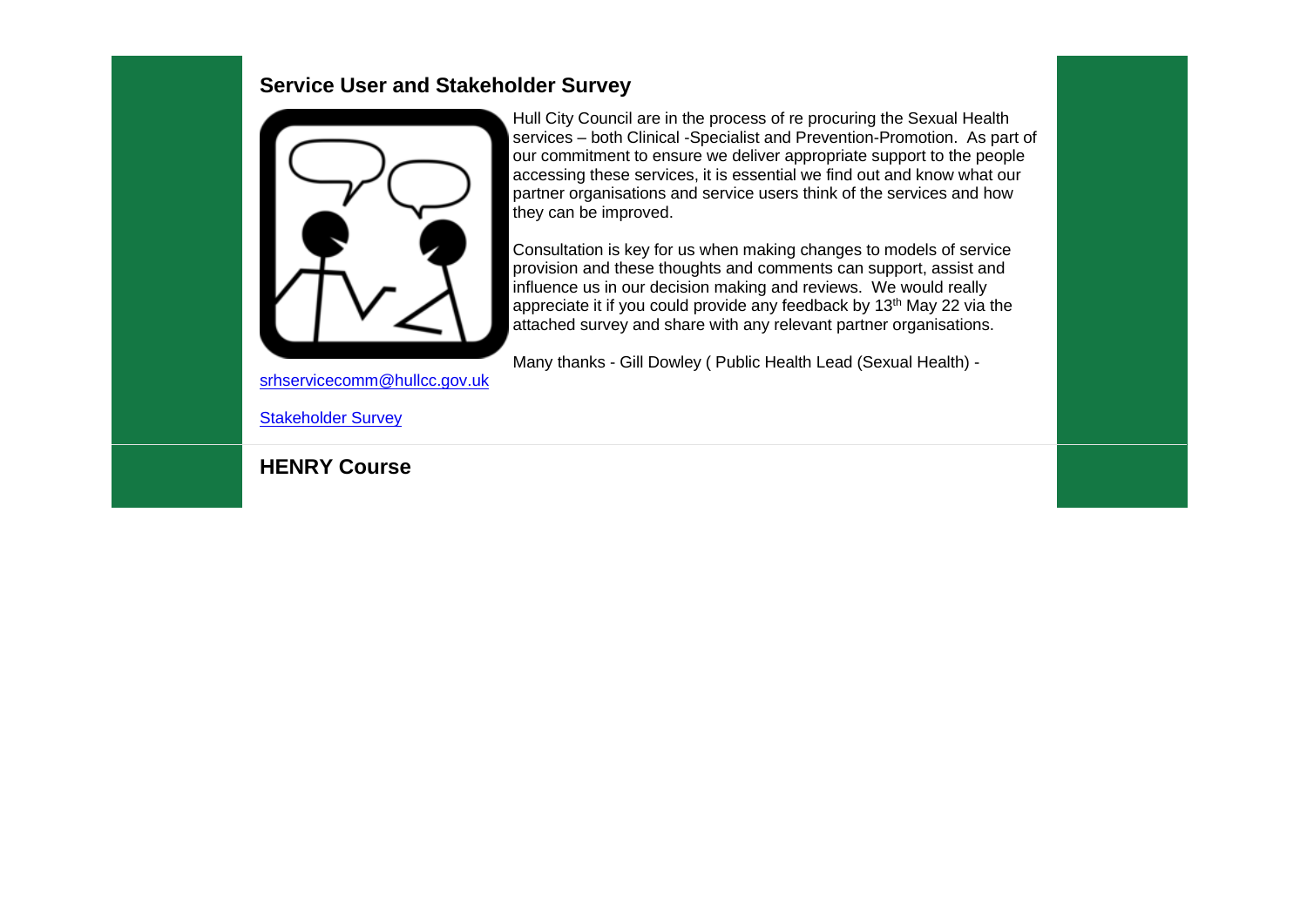# **HENRY Healthy Families** programme online

Even during this uncertain time, we're still here to help you give your little ones a great start in life.

The HENRY programme is completely FREE to join for parents and carers of children aged 0 to 5 years old.

We will send you details of how to join online.

#### The programme provides everything you need to help your little one get off to a great start.

#### We cover the 5 following themes across 8 weeks:

- Feeling more confident as a parent
- Physical activities for the little ones
- . What children and the whole family eats
- · Family lifestyle habits
- Enjoying life as a family

#### **Programme details**

Start Date Thursday 12th May 1.00 - 2.00

Please note that each group has a maximum capacity of 6 families so please do get in touch if you would like to join us, in order to save your space and get your toolkit sent out in good time!



Each week there is a 1 hour live session and a couple of videos to watch before each session.

You'll also receive a free toolkit with lots of fantastic resources, delivered to your home.

The programme is an opportunity to share ideas and experiences with other families in a safe environment!



**Contact Us** 

now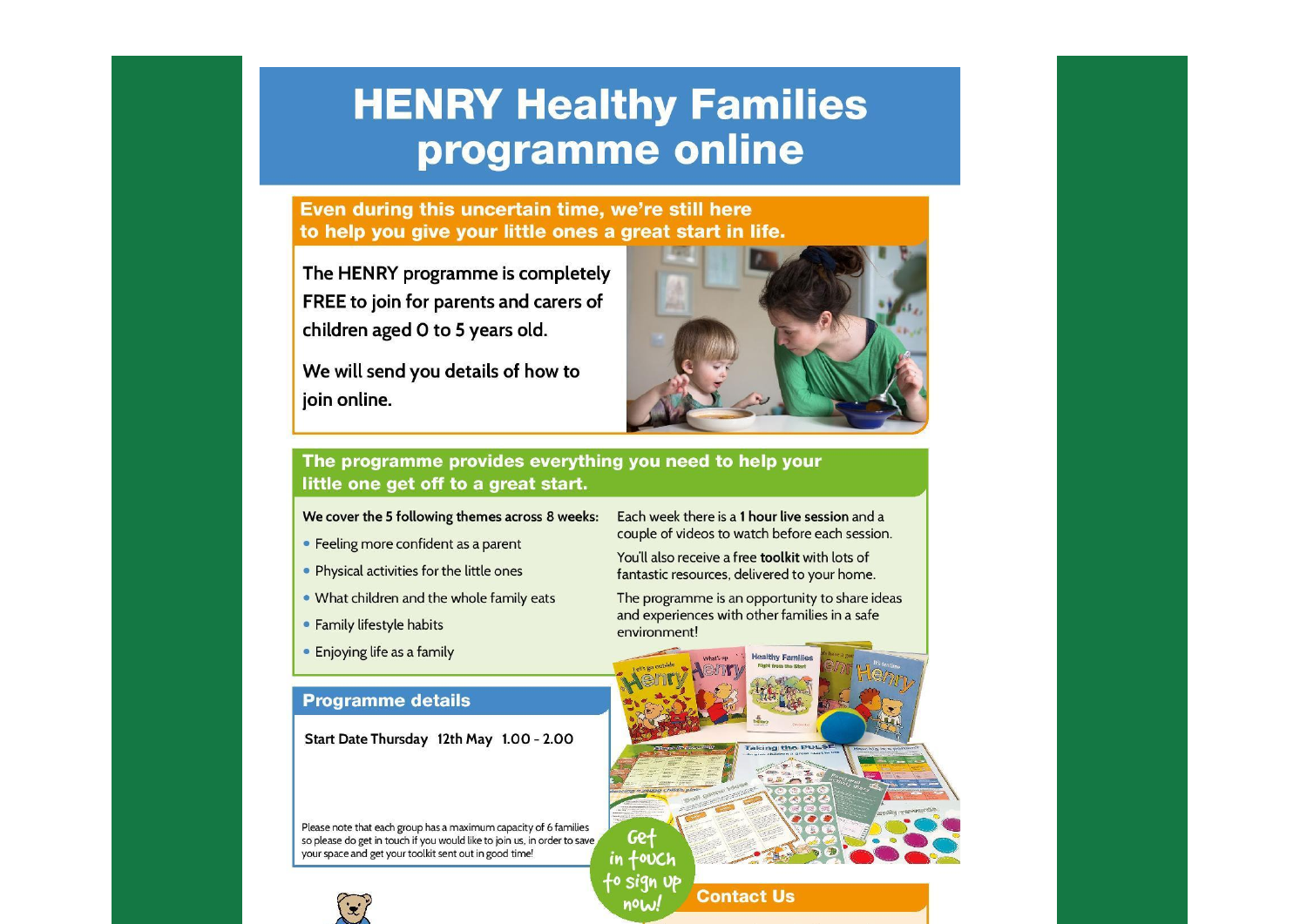### **Children's Neurodiversity Service Launches**



We're proud to announce the new Hull and East Riding Children's Neurodiversity Service has officially launched. The service has been co-produced with local children, young people, parents, carers, and staff who work to support them. Parents and young people (and staff on their behalf), in Hull and the East Riding will be able to request support, and access early help, information and advice, and a range of coordinated services based on the neurodiverse needs of their child/young person.

This service is not dependent upon a child/young person having a formal diagnosis; however, it will support children and young people to access further assessment if and when needed. **[Read more about the service here](https://lnks.gd/l/eyJhbGciOiJIUzI1NiJ9.eyJidWxsZXRpbl9saW5rX2lkIjoxMDAsInVyaSI6ImJwMjpjbGljayIsImJ1bGxldGluX2lkIjoiMjAyMjAzMjMuNTUzMzMxNDEiLCJ1cmwiOiJodHRwOi8vdGhlaW50cmFuZXQuaHVsbGNjLmdvdi51ay9uZXdzcm9vbS9uZXdzLWFydGljbGUvaHVsbC1hbmQtZWFzdC1yaWRpbmctY2hpbGRyZW5zLW5ldXJvZGl2ZXJzaXR5LXNlcnZpY2UtbGF1bmNoZWQifQ.wQpGtbGMtCjPyh4RQEz6niSqI7-BehyAq_GIIMQ1J6g/s/860256933/br/128532829604-l)**

# **The Local Offer**



**The Hull Local Offer website** is where parents, carers, children and young people up to 25 with special educational needs and disabilities (SEND) can find information, advice and guidance about support, services and activities that are available to those living in Hull.

They also provide information about services which are available outside of Hull but that are available to those within Hull. This includes independent schools or colleges and independent services which may

mean that you have to pay for them in order to access them. They do not endorse one service or setting over another.

Information about local authority provision can be found on their local offer websites:

- [Hull](https://hull.mylocaloffer.org/)
- **[East Riding](http://www.eastridinglocaloffer.org.uk/)**
- [North East Lincolnshire](https://sendlocaloffer.nelincs.gov.uk/)
- [Lincolnshire](https://www.lincolnshire.gov.uk/homepage/131/send-local-offer)

The Local Offer website is something that Hull City Council has to provide for young people with SEND and is something that is required by law. The Children's and Family Act 2014 and the SEND Code Of Practice 2015 says that we have to have a Local Offer and also what it needs to have in it.

The Local Offer website is looked after by Hull City Council, but is co-produced. This means we work very closely with the people within Hull who will use this website to make sure it meets the needs of those who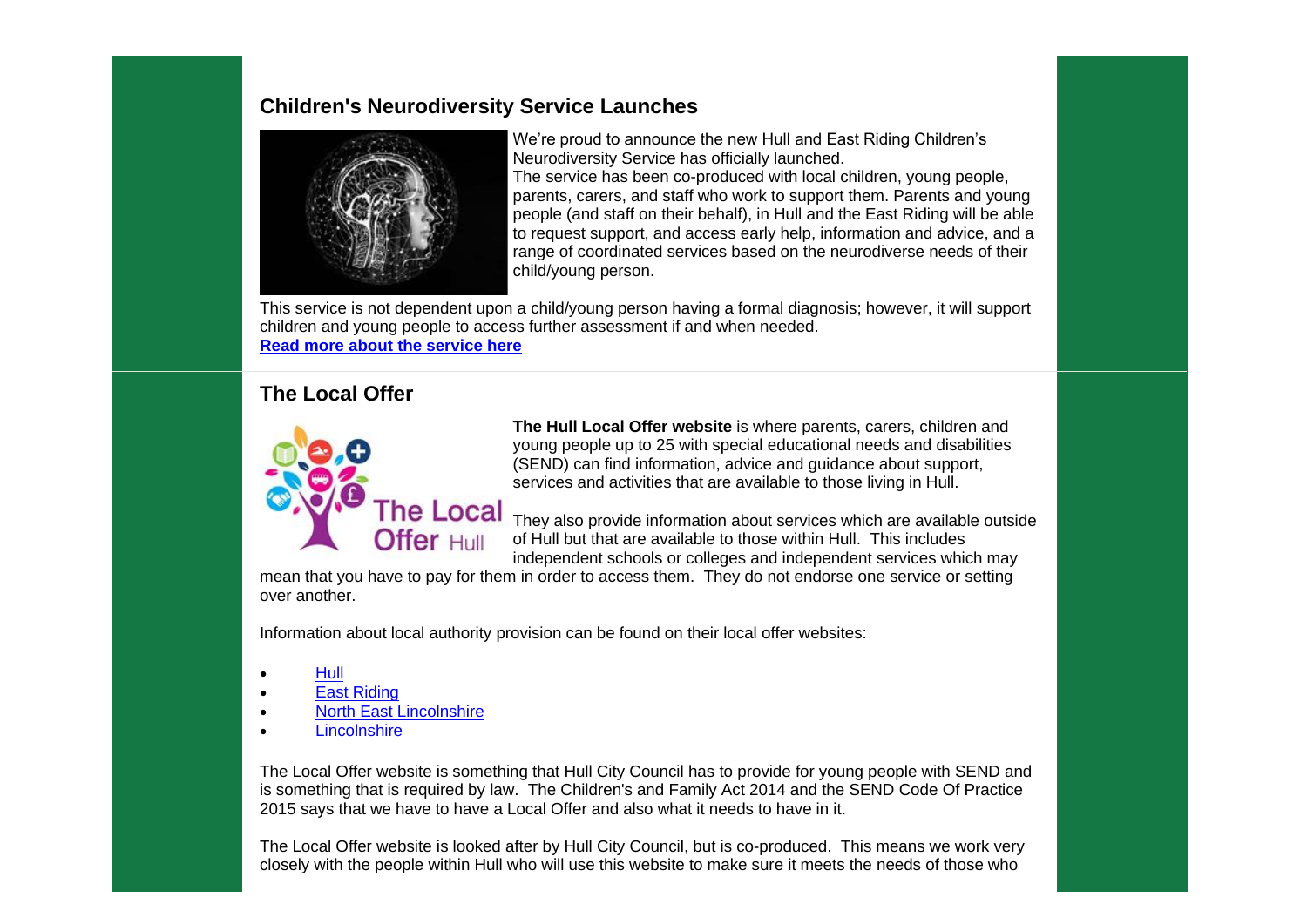will use it the most. We have also worked very closely with people from education, health, social care and those who provide activities for young people.

We are committed to continue working with local people to make sure the Local Offer meets their needs. If you would like to be involved in its development please email [LocalOffer@hullcc.gov.uk.](mailto:LocalOffer@hullcc.gov.uk)

If you would like to be involved in the development of SEND services in Hull, you can find information about coproduction here [Coproduction | Hull Local Offer \(pcgprojects.co.uk\)](https://hull.mylocaloffer.org/coproduction/) and email [SEND.Management@hullcc.gov.uk](mailto:SEND.Management@hullcc.gov.uk)

#### **EHASH Numbers**

The Early Help and Safeguarding Hub (EHASH) team are currently experiencing a high number of calls which are not EHASH related.

In order to help us answer calls in a timely manner, we are asking all staff and partners to please only call the EHASH line if it is in relation to a concern or worry for a child that does not have an allocated worker. Also, where possible, please use the portal on the HCC website to make the relevant referral, if a discussion with a social worker is not required.

To access the portal please follow the link below: [https://www.hull.gov.uk/children-and](https://www.hull.gov.uk/children-and-families/safeguarding-and-welfare/worried-about-child)[families/safeguarding-and-welfare/worried-about-child](https://www.hull.gov.uk/children-and-families/safeguarding-and-welfare/worried-about-child)

# **Contact**

**If you have any queries please email -**

**[HSCPAdmin@hullcc.gov.uk](mailto:HSCPAdmin@hullcc.gov.uk)**

# **Contact Us**

**Website: [www.hullscp.co.uk](https://www.hullscp.co.uk/) Telephone: 0 1482 379 070 Email: [HSCP@hullcc.gov.uk](mailto:HSCP@hullcc.gov.uk)**

**Points of contact:**